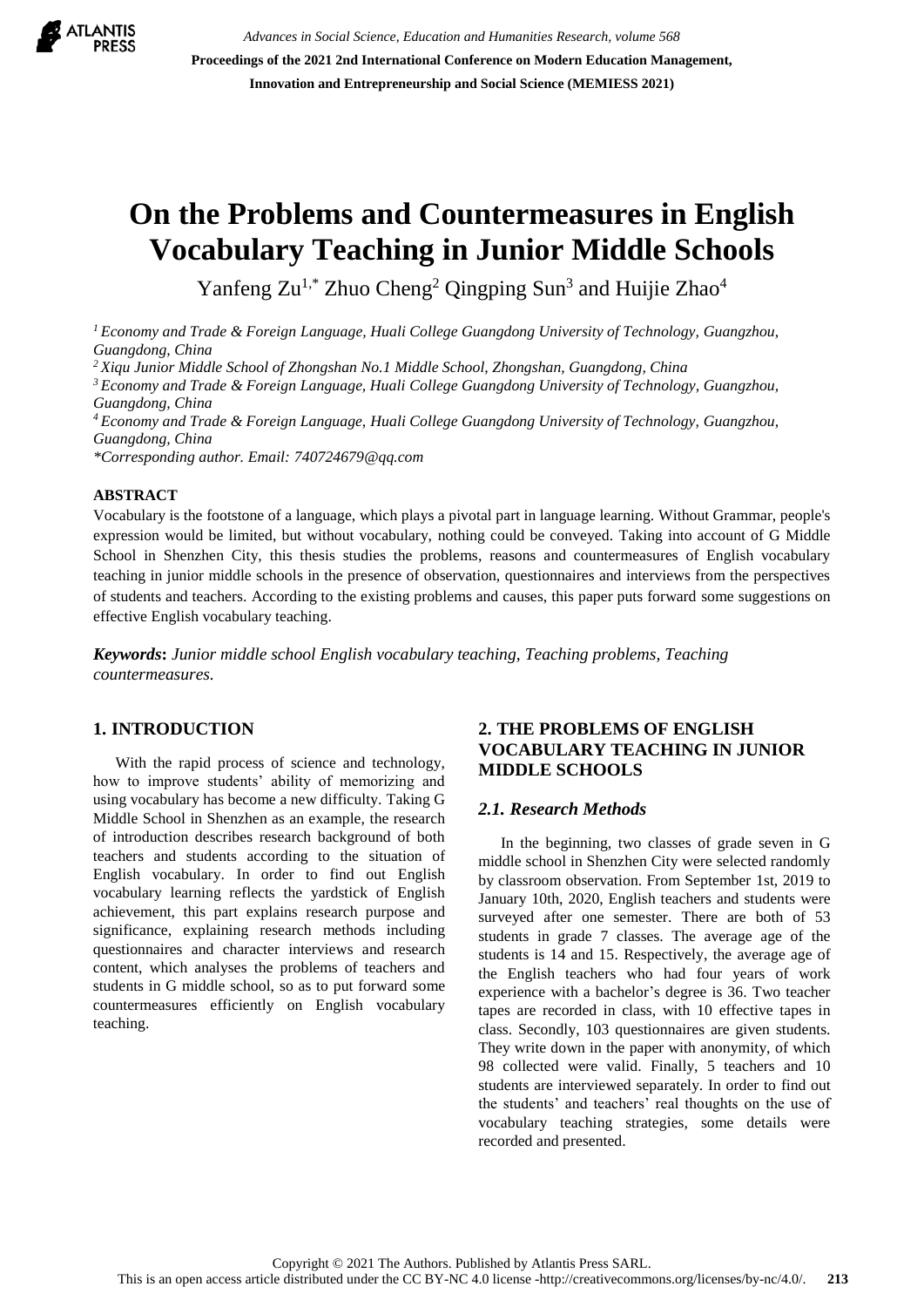

#### *2.2. Research Results*

#### *2.2.1. The Aspect of Students*

#### *2.2.1.1.Negative Study Attitude*

In Elementary Schools, when children begin to learn words, their vocabulary is small and they can cope with transcribing even when they are in a daze. In Junior Middle Schools, the vocabulary gradually increased, the problem came accordingly. 75% of the students hold negative study attitude, and questionnaires reflect that 68% of the students do not know how to accumulate words, only to continue to copy.

Phonetics, grammar and translation are distributed into three elements of language, which includes English vocabulary, and it is also the foundation of the four basic skills[1]. English lexicology which is guided by modern linguistic theories is an English vocabulary learning course, embodying the elementary knowledge of words, the significance of words, the building of vocabularies, originating from the alter usage of dialect direction.

In G middle school, when they have high interest, they memorize lists of words by Rote. When they lost their self-confidence, they will put English books on the table or shelf since students are up against frustration, putting vocabulary behind of anything. It is hard to remember the archetypal English vocabulary provided that a great deal students do not make clear learning schedules, goals and plans.

Approximately 60% students do not form reasonable vocabulary learning habits, so that G middle school students cannot take vocabulary learning as a separate learning content. Due to students' inactive participation and high tensions of emulating in English classroom, they have little integrated into group collaborative inquiring activities. Those only know one, but do not know the other, students who learn English vocabulary merely stay in one word to translate one meaning or one word to learn multiple usages.

## *2.2.1.2.The Simple Method of Memorizing English Vocabulary*

Through the data of examination, the learning method has been limited due to the students' learning tasks of increasing subjects. Students have strong dependence on vocabulary learning, seldom contact with extra-curricular reading materials, and seldom use inquiry tools, which leads to their low ability of vocabulary learning and application.

Students cannot use the traditional model of rote memorization by learning English vocabulary in G middle school. Such traditional memorization methods cannot be mastered by students effectively. So at the identical time, students blindly memorize words, which lead to confusion in the use of words. For a case, the teacher can lead the students to expand the verb in the unit 6 of the English book, but students who add the suffix mend since the word has shifted from verbs to nouns seem to be difficult. Let students back from the original rote learning background and they can remember the words flexibly as well as cultivating the competence of self-learning.

In G middle school in Shenzhen, 55% of the students who want to memorize a large number of words are eager for success, but they forget to review back to the end. This sense of urgency is understandable, and it has also produced a "bear arm" of the consequences: only the pace, regardless of the quality of memory. If they do not review English vocabularies, it is useless to just remember faster and faster.

#### *2.2.2. The Aspect of Teachers*

#### *2.2.2.1.Inactive Teaching View*

Although the study of vocabulary requires a great deal of time and energy from the students themselves, in a sense, the reasonable teaching of the teachers has a direct influence on the students' mastery of vocabulary. With regard to vocabulary teaching, some teachers have a negative teaching attitude, acknowledging that the recognition vocabulary is constantly updated as the language develops, believing that expanding vocabulary is not a myth, and constantly trying various strategies to teach vocabularies.

From the interview, a part of teachers are lack of enough comprehension of the characteristics and laws of the education in the new era, and they may neglect their studies at ordinary times. For example, teachers in G Middle School have complain that students seem do not respect them, and even want to select students and classes to teach. They often blame others for the quality of teaching, or they think that the school's teaching management is not easy to fit them and the admission policy may be inappropriate. They do not attract students with higher basic qualities who are obedient as before, and they think that today's students are "unique", egotistical and personalized.

#### *2.2.2.2.Monotony on English Vocabulary Teaching Methods*

Based on the survey, 67% of the students think the ways of teaching are monotonous, but 33% consider it merely effective. Teachers usually explain the superficial meaning of English vocabularies, but the related civilization of these words' connotation is very little to be mentioned. Teachers treat every word equally and have no emphasis on it, resulting in students not knowing which words need to be memorized when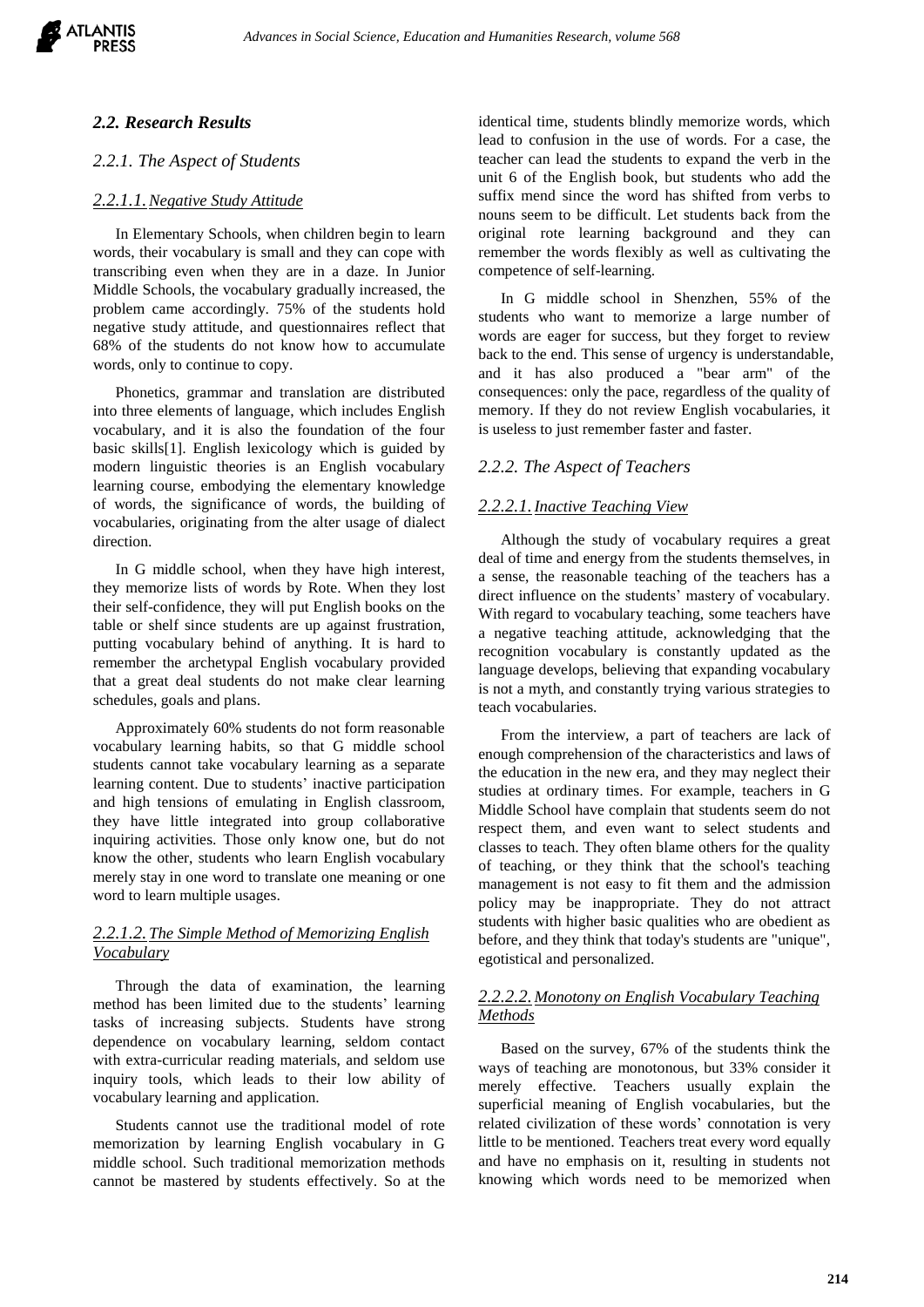looking back upon these situations of vocabularies and this adds to the burden of memorizing words.

In order to provoke students' avocation to make good use of English vocabularies, students' correct attitude should be established by availing themselves of idiographic and requisite intelligence to form an intimate knowledge of glossary.

In the daily teaching, because of busy work and other reasons, many teachers know the method, but ignore the teaching method. They just teach the preparation of the vocabulary teaching regardless of English vocabulary learning methods. In the course of expounding new words, teachers often use a simple example to explicate them and renew sentences with similarity to deepen students' understanding. Nevertheless, it is very stressful to learn English vocabulary when students memorize words by rote, facing so many English words. In essence, Rote memorization of English vocabulary is the production of exam-oriented education. Although it can play a role in the examination and achieve good results, students may not be clear about the meaning of vocabulary, and they are easy to forget whose memory is not strong.

# **3. THE CAUSATION OF ENGLISH VOCABULARY TEACHING IN JUNIOR MIDDLE SCHOOLS**

In terms of English vocabulary learning, learners can think carefully and consider how to memorize words better, which enhances the enthusiasm for learning foreign languages. According to the aspect of students and teachers, the causes of attitude between students and teachers, studying and teaching methods, as well as teaching content are specific analyzed.

## *3.1. The Aspect of Students*

## *3.1.1. Little Interested in English Vocabulary*

In modern life, students seldom use English to communicate with overseas. The survey reflects that 58% of the students feel boring to learn English word, and just 46% of the students think it is interesting. According to the measurement of investigating questionnaires, a student's accumulation of English words in Grade 7 is approximately 3200, so teachers will encounter more trouble in irrigate new notion for teenagers.

On a survey of G middle school in Shenzhen, half of students are punished by the teacher to copy English vocabulary 100 times, but they just remember the fact that they copied the word 100 times, but do not remember how to write the word. Because of the mechanical transcription, they keep on writing erroneous English vocabularies even if copying a hundred times. The effects of mechanical transcription

can run for only a few days, students cannot form longterm memory. There is no denying that if they meet with unfamiliar vocabularies in the course of translation, they will get a major discount translation of the phenomenon with a failure.

In the past, students could read without switching. It takes twice as much effort to memorize English words now. The pronunciation, shape and meaning of this lexicon are in one continuous line, so apprehending English phonetics; transliteration and interpretation go into a fresh challenge. Students learn words and phrases from books in the classroom. What they are familiar with is chatting with their classmates and elders, and they can get new information from the interesting conversation even walking on the street.

Take in by heart, forget by heart. It is no wonder that students in G middle school used to fill in the blanks and make sentences when they learn English words. Now English pronunciation spelling words and meaning is basically made a word dictation, only by setting a great interest in English vocabulary learning, can students master a great deal English words.

## *3.1.2. The Inappropriate Method of Memorization*

First of all, the vocabulary is relatively large, so student studies the way to be quite unitary. In the view of vocabulary teaching in G middle school, it contains a lot of syntax knowledge with the aggrandizement of quantity and difficulty, which impact students' memory.

Secondly, memorizing English word is merely simple. Through G Middle School, 80% of the students regard vocabulary as a dispensable learning procedure, lacking English vocabularies consciousness. It is easy to forget to learn vocabulary alone. On the analysis of the survey, 45% of the students master the spelling of vocabulary, but they cannot grasp its meaning, usage and part of speech firmly. They have inability to use vocabulary flexibly.

Finally, word forgetting is common. Though the observation, two-thirds student learn a new English vocabulary, the speed of forgetting is very fast. In the actual vocabulary learning, students do not have a flexible grasp of vocabulary usage, culture, application, resulting in poor vocabulary learning effect.

Some right way to do timely review and consolidation, that is, repeat. Remember the words they learned in the morning, and repeat them at night before they go to bed. And so on, over and over again, as needed.

In a word, forming the open mind of foreign language vocabulary acquisition, students in G middle school are able to translate foreign language. Thus, it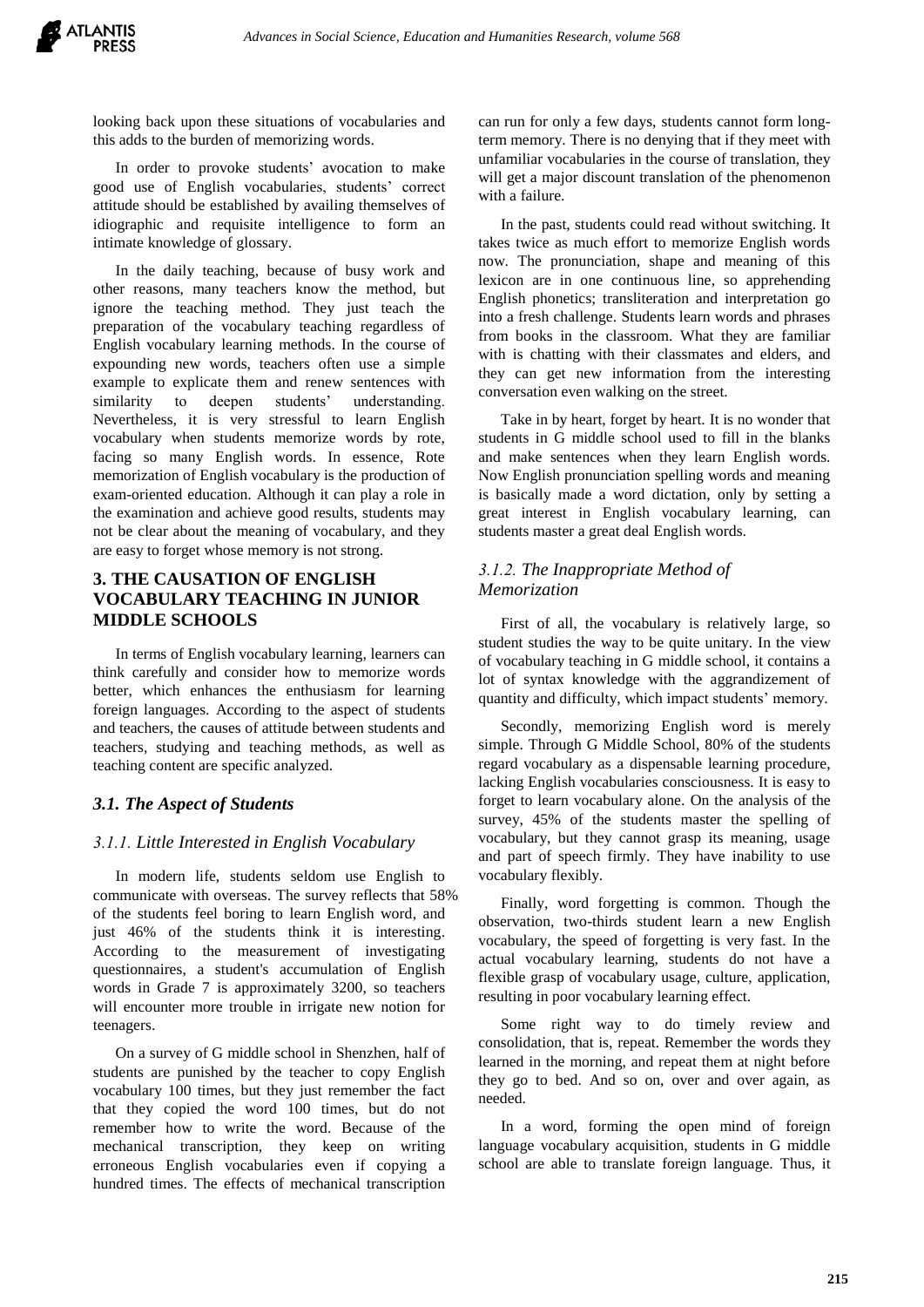

acquires a great deal of students to take part in English atmosphere.

#### *3.2. The Aspect of Teachers*

According to the new curriculum standards and the requirements for vocabulary in the new entrance examination, teachers should analyze the issues and causes existing in G middle school in Shenzhen city, from the aspects of vocabulary phonetics, background, mastery and application of techniques, etc., combining with the G middle school textbooks. This thesis attests the strategies of vocabulary teaching to exchange their brain storming so as to heighten students' overall English learning capability.

The disadvantages of "time-consuming and inefficient" still exist in studying English lexicon, and here are some the main reasons.

#### *3.2.1. Negative Teaching Attitude*

Some teachers in G middle school are deeply influenced by traditional educational concepts, so their ideology and knowledge with outdated concepts cannot keep up with the development and requirements of the times. Undisciplined students are not equal, so teachers have to hold the teaching activity passively in the sound of lamentation or complaint, to arouse students' antipathy, tense relationship between teachers and students accordingly.

Influenced by traditional educational concepts, English teachers in G middle schools spend less than 10 minutes on vocabulary teaching and lay little stress on their own in one class, so G middle school students do not enlarge their English vocabulary. It is well-suited to cultivate a nice custom in the long run, but it will straightly impact students' learning productivity. In vocabulary teaching, some English teachers do not have clear focus and goals, and they do not carry out English teaching according to the syllabus. There are also some English teachers who don't have any guidance for students. They usually explain the meaning of the English words which are read by students, eventually, students will have trouble remembering words to reverse psychology, making it more challenge to master vocabulary well [2].

## *3.2.2. Isolating the Application of English Vocabulary*

From the teaching practice, a part of students apt to play tricks, ask the foreman for the words tested, and then concentrate on learning and memorizing the words tested. At the same time, teachers make students write words by heart on the blackboard. Most students think it will be very embarrassed if they write the words incorrectly, so they are not interested in the way of memorizing to urge students to learn, they are even disgusted by it. In addition, using a way of examination that is the group leader assessment, mutual examination at the same table, is easy to cheat. In short, the traditional assessment model is complicated to see the availability of vocabulary [3].

Teachers' teaching methods in the G middle school are not reasonable enough. They do not grasp the newfashioned teaching innovation, which cause them not carry out teaching activities in accordance with the actual conditions of students' receptive ability and learning needs [4]. In class time, teachers should follow the proper course from theory to theory and books. If they lay too much stress on theoretical knowledge and give a cold shoulder to students' training of technical ability, students will neither confide logical spin in mind, nor learn occupational skills. Compared with other class, the teaching trait of teachers is relatively ordinary, thus causing students' discontent. Taking a simple teaching example, the grammatical feature of the word apple is that the word is countable and plural, and the first syllable is a vowel, so the correct expression of an apple is an apple, because it involves the rules of usage of the indefinite article.

Teaching words in isolation from the form, sound and meaning of words. Research shows that teachers in G middle school merely teach them to read the words on the blackboard repeatedly. Sometimes students try to get rid of the implication of the bad memory, but Chinese characters were adopted to mark the sounds. For example, one student used the Chinese pronunciation after the word "student", or another student used the word "tomorrow" after the word "special cat meat". It is because of the students' poor recognition of English appearance or the teachers' applicable implement which not only affects students' vocabulary memory, but enable students to lay a solid foundation for lifelong learning.

# **4. THE COUNTERMEASURES OF ENGLISH VOCABULARY TEACHING IN JUNIOR MIDDLE SCHOOLS**

Due to the particularity of English words, teachers should use flexible and tactful teaching adequacy to fabricate well-designed and equitable setups in English vocabulary teaching. This chapter mainly analyses the different aspects of students and teachers, including the methods of memory, enlargement of vocabulary, and word review. Apart from it, spelling rules of vocabulary, combining teaching content and showing multilevel meaning are also important countermeasures by teachers.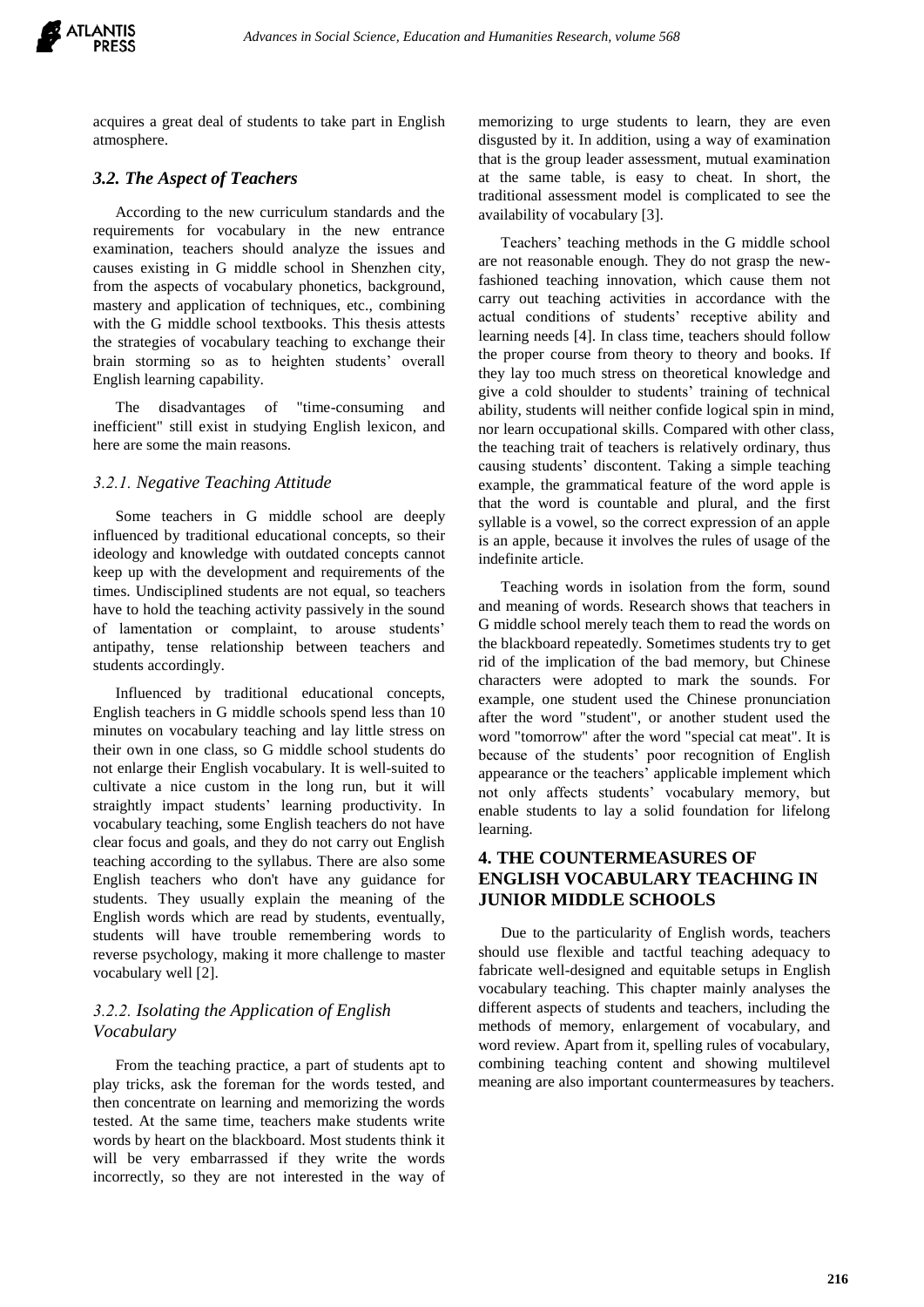

#### *4.1. The Aspect of students*

#### *4.1.1. Remember by Phonological Regularity*

Language learning is a step-by-step regularity, but it requires numerous pupils to follow. To be honest, English and Chinese have identical disciplinarian in teaching. Recalling when students were in the first grade of Primary School, the language teacher attached great importance to our rhyme study. As for English, they should also pay attention to the teaching of English phonetic symbols. If the students learn the phonetic symbols, they can spell the words in the light of their regular pattern [5]. After learning some words, this requires students to strengthen the study of pronunciation rules.

Although teachers help students to form good habit, it is this book about teacher compilation of "the golden key to solving problems" that lets many students fall in love with English completely. From this book, students understand the concept of syllable for the first time, and distinguish the difference of open syllable and closed syllable or even other important basic concepts in English. Why are they important? For instance, if they master the basic concepts of closed syllable and open syllable, it will be of great help to them in spelling and reciting words correctly. After mastering the two concepts mentioned above, students learned English phonetics systematically. Once again, when students just read Primary School Chinese textbooks, the teacher is to teach them the Chinese initial consonant, vowel and other basic knowledge. If students grasp these regulations, they will be capable to remember English words probably as a result of Pinyin. For English, after teachers teach our students English alphabet songs, they should also teach them the correct spelling and writing of the 48 phonetic symbols. If students understand the pronunciation rules and phonetic symbols, they will no longer mark Chinese characters.

Hegel once said that music is a fluid building. The effective memory of music depends on the learners 'cognition about this architecture. On the basis of understanding the mode of music memory is more instructive to the design of sociologist teaching system, music practice-music thinking-self-organization is proposed as the development mode of Melody Memory. Through the insight into the General Law of music memory, so students should remember by phonological regularity.

#### *4.1.2. Expand Vocabulary by Word Formation*

The type of English word is one of the most momentous designations to gauge one's English horizon. If students want to study vocabulary well, they can dispense it without a certain vocabulary. To know English word-formation, to master English root, prefix

and suffix is one way to enlarge vocabulary rapidly. It is not the only one to ameliorate English reading velocity and intellect, but fast promote the advance of cognition. English word-formation is a basic skill for G middle school students. Most importantly, it is beneficial for them to amplify their strong suit and create it succeed in the future.

Roots and affixes are a pair of brothers who support and influence each other. In a derived word, the root is the main word, and the affix is the auxiliary word. The significance of a paraphrase also has a lot to do with its origin, which is customarily meaningful news. Manual means "hand"; script means "write". Manuscript is written by hand. It adds up to "manuscript." Many words can be used in this way, but the actual situation is much more complicated. The origin of a word has a long history, so they need to construct new language surroundings to study. After many years of various political, historical, geographical and other factors, the direct use of root meaning plus affix meaning of the sum of the derivation of words may have a greater change.

Therefore, some learners will respond that the root affix that cannot explain the meaning of a lot of words. Root affixes are used to help people better understand and remember words, thinking over the actual situation. But to measure the reliability of a method, they need to think highly of its consequence, its heart ingenuity as well, efficiency, feasibility and so on. The biggest problem with memorizing words to improve your vocabulary is that it's a very inefficient way to do it.

Vocabulary is on basis of experience accumulation in English learning, and words examination test is to indicate students' deficiency how to make good use of English vocabularies. The focus of the lexical part is on the collocation of words and fixed phrases. The principle morpheme sense can consist of four pattern namely, lexicology, semantics, lexicography and etymologist. The outline requires students to recognize and examinee the words, be aware of the usage of the grammars as well as sentence. It requires students to paragraph sentences accurately and differentiates the Synonyms and Antonyms, which applied in a real world.

#### *4.2. The Aspect of Teachers*

## *4.2.1. Improve Vocabulary Teaching Ways in Class by Spelling Rules*

Through the observation, teachers in G middle school are weak in teaching practice. Although they have got the corresponding teachers' aim requirement, they do not come into being context reality. For example, the lack of relevant knowledge about the curriculum, poor language skills and weak teaching organization, they cannot validly undertake the task of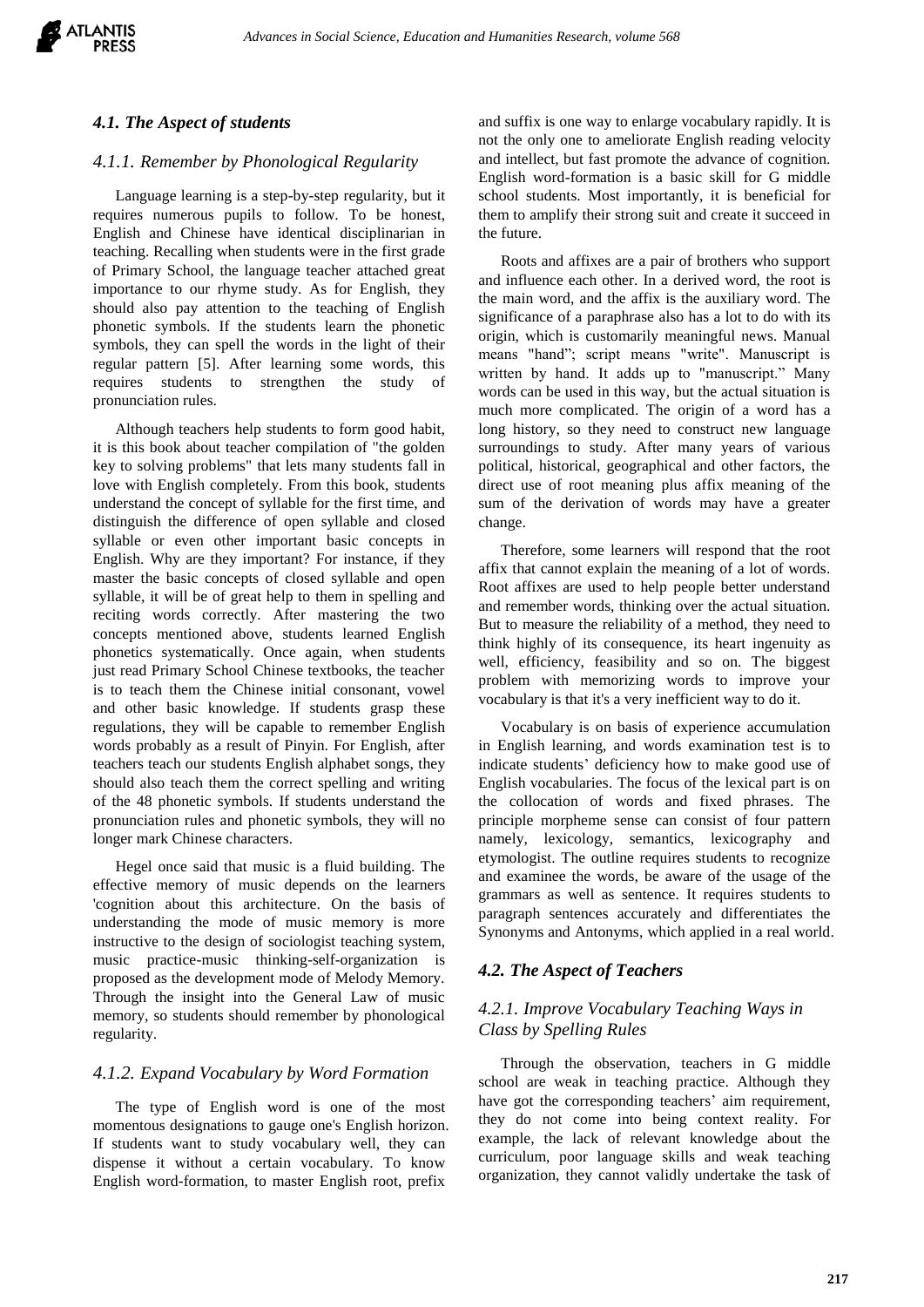teaching the curriculum. In the process of teaching students, these teachers often feel inadequate and ineffective, so arouse students' dissatisfaction. Dealing with the above problems, schools need to transform a new objective and project, comply with the orderliness of teachers' professional proposal. Regardless of educators' supervision and educates' self-administration, teachers become aware of the direction of rectification to reform as soon as possible.

According to English vocabulary teaching, the combi-national rules of letters should be obeyed, so students can feel familiar with the words by perceiving the articulation of vocabularies by imitation. This kind of natural spelling method has its inevitable significance and special use, highly influenced by English teachers. The essence of the English vocabulary spelling is to let students comprehend the meaning of English words, where each word has a certain law of letter shape formed by units. The research shows that about 80% of the vocabulary conforms to the rules of phonological correspondence.

Apart from it, the use of English artless spelling is significant assist students to clear the coalescence of compound words. Teachers can utilize the coalescent of letters to aid students to transliterate learning especially are those of vowels and consonants and those of pure consonants. Let the students repeatedly comprehend the characteristics of vowel-consonant, and learn a wide range of collocation as soon as possible, which can help expand the vocabulary. As English words become more difficult, it can also be extended to simple consonant combinations.

# *4.2.2. Combine Sentence, Phrase and Text with Teaching*

English words have many derivatives and compounds, thus teachers should put focal point on students' perception through observation and thinking. Students can remember the words according to these rules. In this process, teachers should consciously train students' ability of thinking, let students try to find and generalize these rules, and let them master the rules of English word formation while learning an English word. Vocabulary learning should not be isolated, teachers should put vocabulary into specific sentences and articles, so that students can really understand and use the words.

Combining sentence, phrase and text to teaching, teachers should reorganize stuff and make out teaching modification flexibly in the light of students' identification demand and level, so as to activate students' tension efficiently. Creative use of textbooks can not only make students more interested in learning words, but also effectively make up for the lack of vocabulary in textbooks and expand it. Teachers need to

lay more stress on the aim of materials, especially the breadth and depth of momentous vocabularies, which will have a greater impact on students' cognitive preservation. The wisdom of English vocabulary teaching is required to think highly of the logical similarities full of emotion, and the comparison of words, so do theirs endeavor to enlarge it appropriately. Teachers should be absorbed in students' progressive development and movement.

## *4.2.3. Show the multilevel meanings of words in context*

Without context, any word would be meaningless. As Language words are let into in context to be alive, easy to recall, and easy to apply. To be a commander of English words, teachers should integrate students into the idiographic situation, guiding them to study cheerfully. Students have already mastered word recognition through guessing linkages between the contexts of passage.

Aiming at the matter of one-size-fits-all in English Vocabulary Teaching, this writing classifies a various orientation. It is syllabus taken for granted that the students should master the words as well as emulate it in different levels, which can enhance their confidence and improve the learning effect. In the meanwhile, the characteristics of vocabulary itself can classify words such as polysemy, synonym, or antonym.

Modern multimedia technology can be used to explain vocabulary. For example, teachers can use multimedia equipment to show some funny pictures, which can not only enliven the classroom teaching atmosphere, it also allows students to speculate or guess what the word means and how it is used. It is worth being mentioned that there are numerous approaches in teaching, and the most concern is to actualize them rationally in the manner of the students' condition. Apart from it, task-based practice, communicative vocabulary, word-building analysis and word association can be used in teaching.

## **5. CONCLUSIONS**

For students, the research mainly focuses on pulling corresponding observation, questionnaires and interviews in G middle school. For English teachers, the thesis takes more notice of the tactics of vocabulary teaching, which could be suitable for all G middle school students. What is more, these new teaching modes can be applied in daily life to improve teaching efficiency.

According to the outcomes of the research, English vocabulary teaching is required to change both the side of students and teachers. From the aspect of students, their negative study viewpoint, unsophisticated memory and English vocabularies misuse are the chief matters in